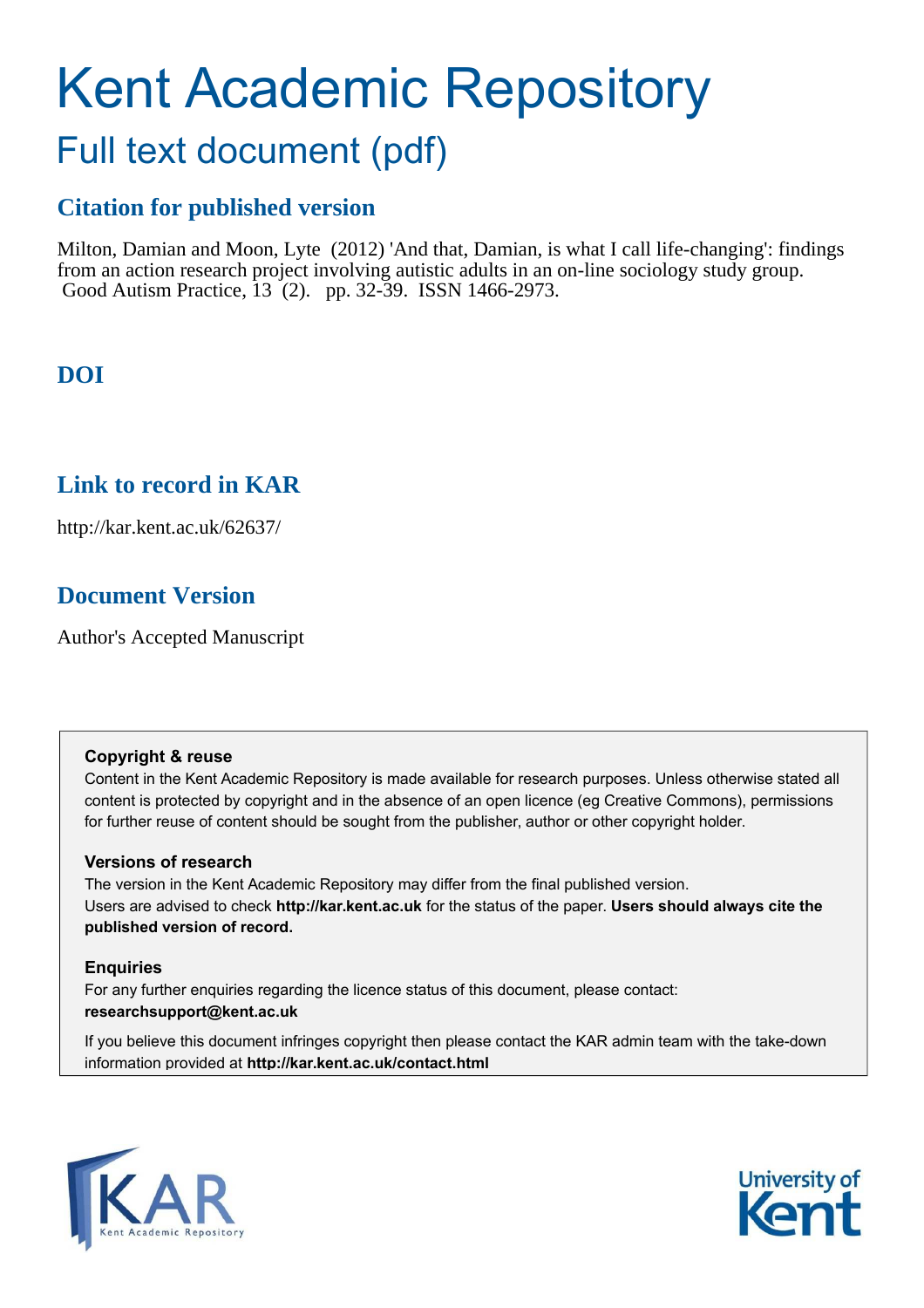# 'And that, Damian, is what I call life-changing': findings from an action research project involving autistic adults in an on-line sociology study group

#### Damian Milton and Lyte Moon, UK

#### Editorial comment

Damian Milton is currently studying for a doctorate with the Autism Centre for Education and Research (ACER) at the University of Birmingham. He is a member of the ACER steering group and a member of the Programme Board for the Autism Education Trust. Damian holds a number of academic qualifications in a range of subjects (sociology, psychology, philosophy and education) (MA, PGCert, BA (Hons), Dip (conv), PGCE, Mifl, MBPsS) and has a number of years' experience as a Lecturer in both further and higher education. Damian's interest in autism began when his son was diagnosed in 2005 as on the autism spectrum at the age of two. Damian was also diagnosed as being on the autism spectrum in 2009 at the age of 36.

Lyte Moon is a dual professional: a practising artist with a parallel career in education. She has a BA (Hons) Degree, CFET Stage 2 (PTTLS), IDHP Dip. Facilitator Styles and MIfL). She is neuro- divergent and is emerging as an insider voice with a particular interest in bringing new perspectives to bear both within the field of education and in wider contexts. Sociology has thus proven a powerful tool within an eclectic and extensive set of interests: sufficiently so as to lead to a personal conclusion that it should be a mainstream subject in all schooling.

In this paper, the authors refer to the power imbalance which generally exists between the researcher and the researched and suggest that action research is a means to lessen the power often held by the researcher. The paper reports on how a group of 9 autistic adults got together to talk on-line about sociology and the issues that this method of working created and raised for some of the participants and the group as a whole. It is often said that autistic adults are likely to find Internet discussion groups easier than face-to- face interactions, and this was the case. After that, however, learners had different needs in terms of their time available, the type of structure that worked and their degree of exposure anxiety. Comparisons are made between the positive effects of this on- line learning experience and the often negative effects of the

#### Address for correspondence E- mails

damianmilton.sociology@ yahoo.com lytemoon@gmail.com

#### Acknowledgements

The authors would like to thank members of the Autsoc group.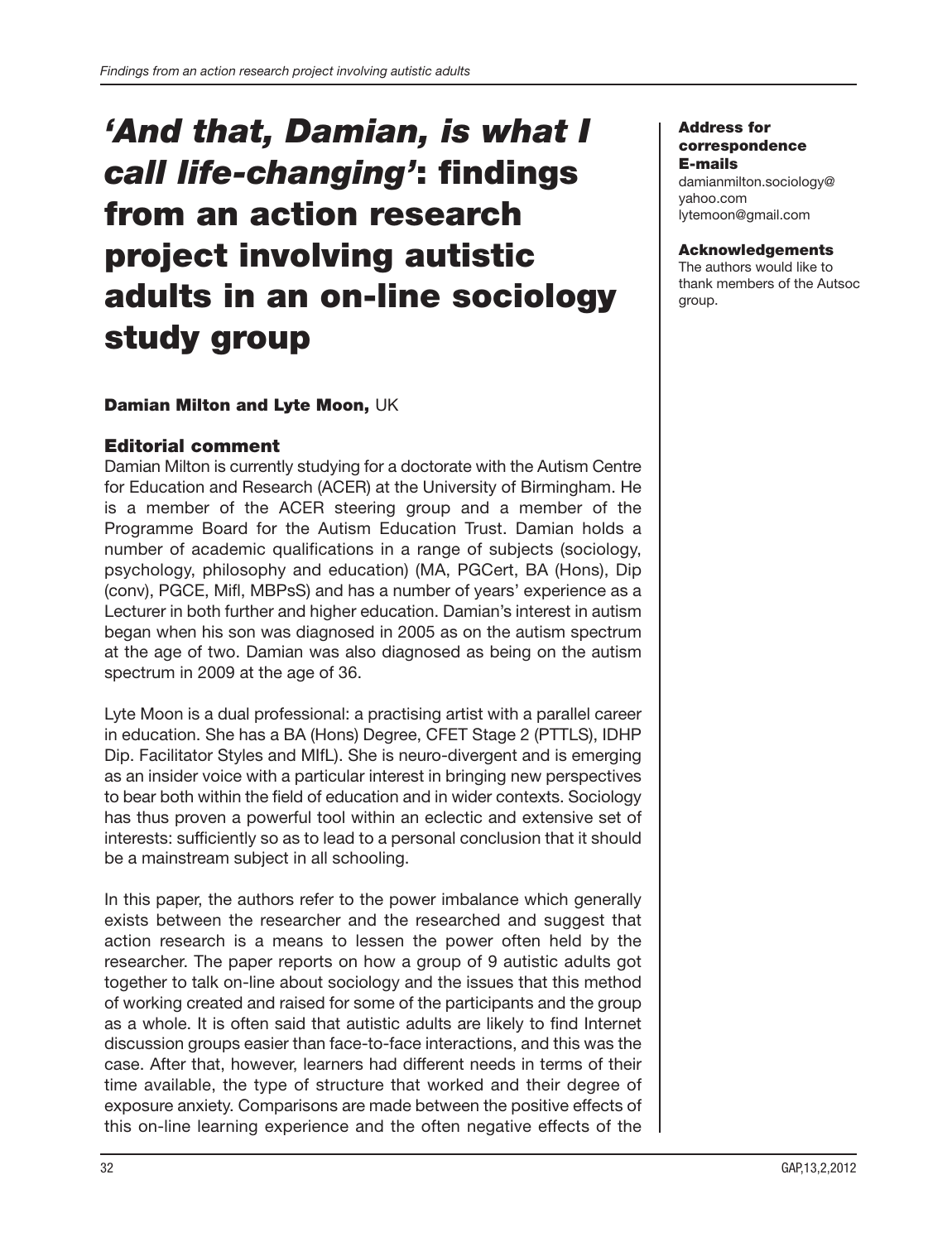practitioners investigating their own working contexts

participants' experiences of mainstream education, the latter frequently being very disabling, leading to low self esteem and self doubt. Exploring and discussing sociology on-line for some participants was liberating and life changing, as presentation of self, identity, alienation and feelings of 'other' are key concepts within the discipline – and there are important lessons within this paper for teaching staff and professionals from other disciplines too.

#### Introduction

This project involves a small group of participants (currently nine, including the authors of this paper), all of whom self-identify as being on the autism spectrum, studying and discussing the subject of Sociology in an on-line format. The group was originally formed through a discussion on an on-line autism chat list, and the group members agreed from its inception that the experience could be utilised as an action research project, and that the group was for the use of anyone on the autism spectrum whether formally studying the subject or not. It was agreed at this early stage that all participants in the group were to have an equal 'voice' in deciding how the project developed, although this has been difficult to achieve in practice. The aim of the group is to help enable collaborative learning experiences between its participants, with one of the participants taking on a 'facilitator' role regarding the subject area being studied. This group however, has no time frame constraints, no formal assessments of learning, and an ethos of collaboration in the construction of learning materials. The project has been running for several months, thus there has been ample opportunity to analyse the various learning styles, strategies, materials, and barriers, that impact upon this group of learners.

#### Rationale

Action research originated with the work of Lewin (1946, cited Robson, 2002), where it first referred to learning about organisations by trying to change them. This approach to research has become popular in the field of education, with practitioners in a position of 'active researchers'. There are three general aims in the usage of research in terms of the attainment of knowledge: improvements in practice, in understanding practice through a dynamic process, and understanding the context within which practice occurs (Robson, 2002). Action research tends to reduce the primacy of the researcher's role in the research process, instead emphasising collaboration and the value of groups of

Robson (2002) argues that the close relationship between the researcher and participants fits well with

(Carr & Kemmis, 1986).

other qualitative methodologies, yet is at odds with the aims of positivism. Action research combines inductive and deductive reasoning, in order to build a 'cycle' of reasoning. This traditionally involves: planning a change, acting upon this plan, observing the consequences of changes, reflecting upon the processes and consequences, and then planning future action, and so on. It is a mistake however, according to McTaggart (1996) to regard the utilisation of the 'research spiral' as constituting 'doing action research'. McTaggart (1996) warns researchers from applying the 'cycle of reasoning' in terms of a dogmatic application of a model, and thus slipping into a bureaucratic way of processing data. One of the limitations of action research, according to Robson (2002) is the loss of 'control' over data collection for the researcher. This democratisation of the research process is seen here however as a strength of such a method, in terms of diminishing the power relationship between researcher and researched. Adelman (1989, cited Robson, 2002) argued that much action research carried out by practitioners is 'inward looking', 'ahistorical', and generally of a poor quality. Bogdan and Biklen (1992) however view action research as linked to traditions of community organisation, activism and action, with the practitioner actively involved in the 'cause' for which the research is being conducted.

Robson (2002) states that action research can be seen as an alternative research paradigm and as a democratising force, where changes in practice can be informed from the 'bottom-up'. Such research styles have also been used by feminists and minority groups for the purposes of empowering participants (Reinharz, 1992), and such uses can be seen as having an 'emancipatory' aim where both collaboration (and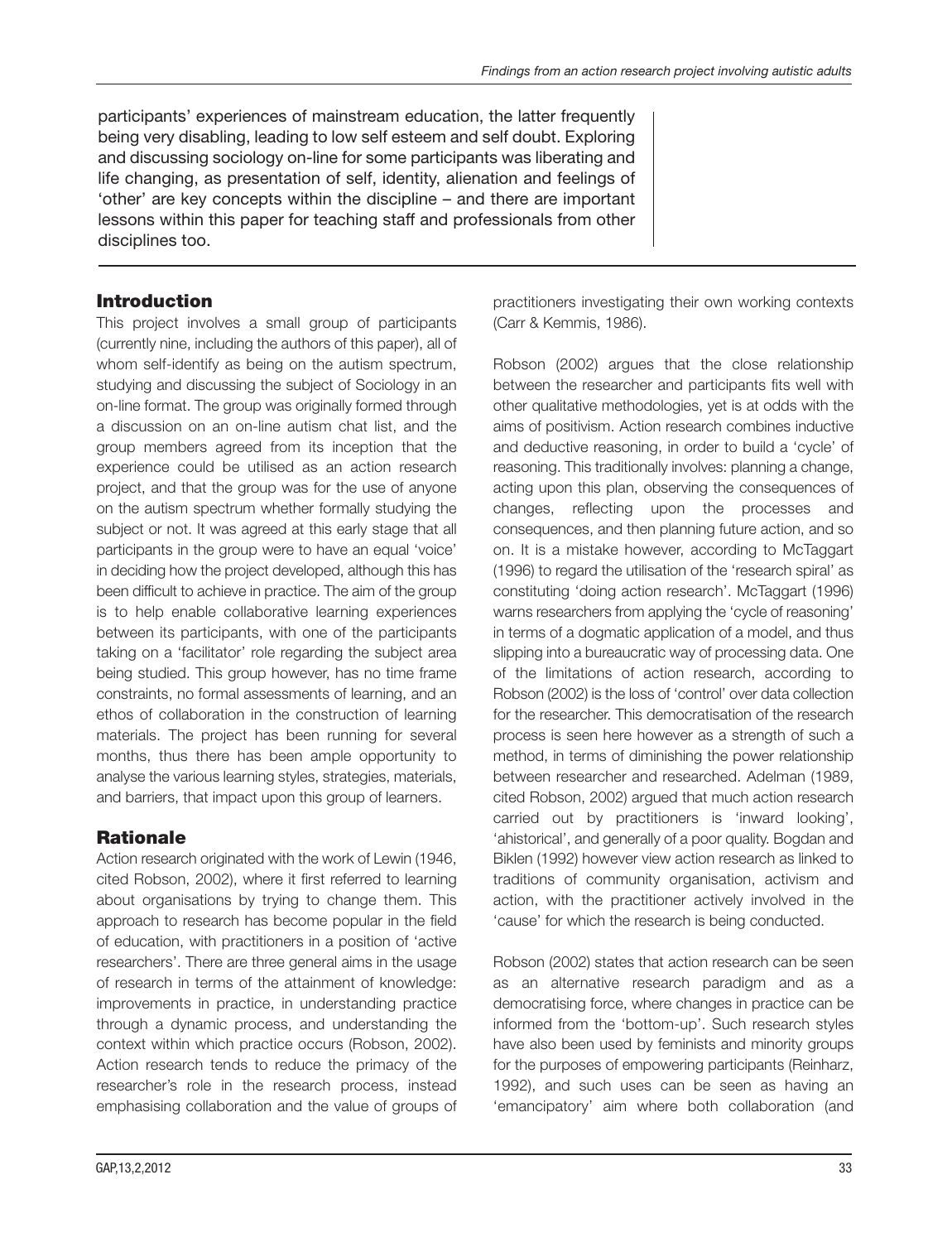improving practices) are seen as of central importance. In this project, the group members have active participation in the progress of the study, and in the interpretation of data produced, so that the research has a wider sense of 'ownership' than just the researchers'.

Gramsci (1971) argued that all people were 'philosophers' or 'organic intellectuals', with regard to their own life experiences, and in terms of using such understandings to address problems in society. Similar views can be found regarding 'everyday lived experience' and the skills of social actors in achieving social reality (Garfinkel, 1967; Milton, 2011a), and how such discourses of experience relate to wider historically situated discourses (Foucault, 1973). All these approaches, as well as the action research used by feminists (Reinharz, 1992), view investigating 'experiences' as epistemologically valid, methodologies which are argued here and elsewhere (Milton 2011a, 2011b, 2011c), that are needed in order to generate a more in- depth understanding of autistic people and 'neuro- diverse' culture.

For O'Brien (2001), the 'radical stream' of action research influenced by Gramsci (1971), has as its foundation Marxian concepts of 'dialectical materialism' and 'praxis', which has a strong emphasis upon 'emancipation' and the reduction of power imbalances and inequalities. Such research O'Brien (2001) states, strives to transform social situations via advocacy for marginalised groups in society.

Winter (1996, cited Robson, 2002) lists a number of ethical principles to attend to when conducting action research, as follows:

- that all participants should be able to influence the work
- those who do not wish to participate must be respected
- the development of the work must be visible and open to suggestions from participants
- permission must be granted for the use of such work
- the researcher must maintain confidentiality.

O'Brien (2001) suggests:

- that the direction of the research should be collectively agreed
- that the nature of the research process is explicit from the beginning, including biases and personal interests
- that there is an equal access to data generated.

All these principles have been, and will be followed in this project, although it is interesting to note that many of the participants have asked to be cited by name in order to give value to their contribution and 'voice'.

This project is being conducted following the advice of the British Educational Research Association (2010) and the British Psychological Society's guidelines for research with human participants (2009) of informed consent, right to withdraw, anonymity and use of data.

#### Data analysis

Initial investigations into how the study group has progressed include quotes from on-line discussions, the joint production of resources, and collaboration in the analysis of the group's development and the writing of this article.

#### Time constraints

Many lessons have been learnt already in the process of conducting this project. One of the most pertinent difficulties encountered being how to access willing participants who had enough time and energy to participate.

*'Hi folks, just to say I really want to join in with this but am extremely busy with other matters at the moment so have no time to do so.'* (Busy Mum)

*'You have got my interest. However, you haven't got (much of) my time yet.'* (Kalen)

*'Although I'm not contributing myself at present,* that's only temporary.' (Ava-Ruth)

Due to the group's open format for discussions and contributions, participants have been able to 'dip in and out' of the study group activities, although this has only alleviated difficulties caused by time constraints to a limited extent.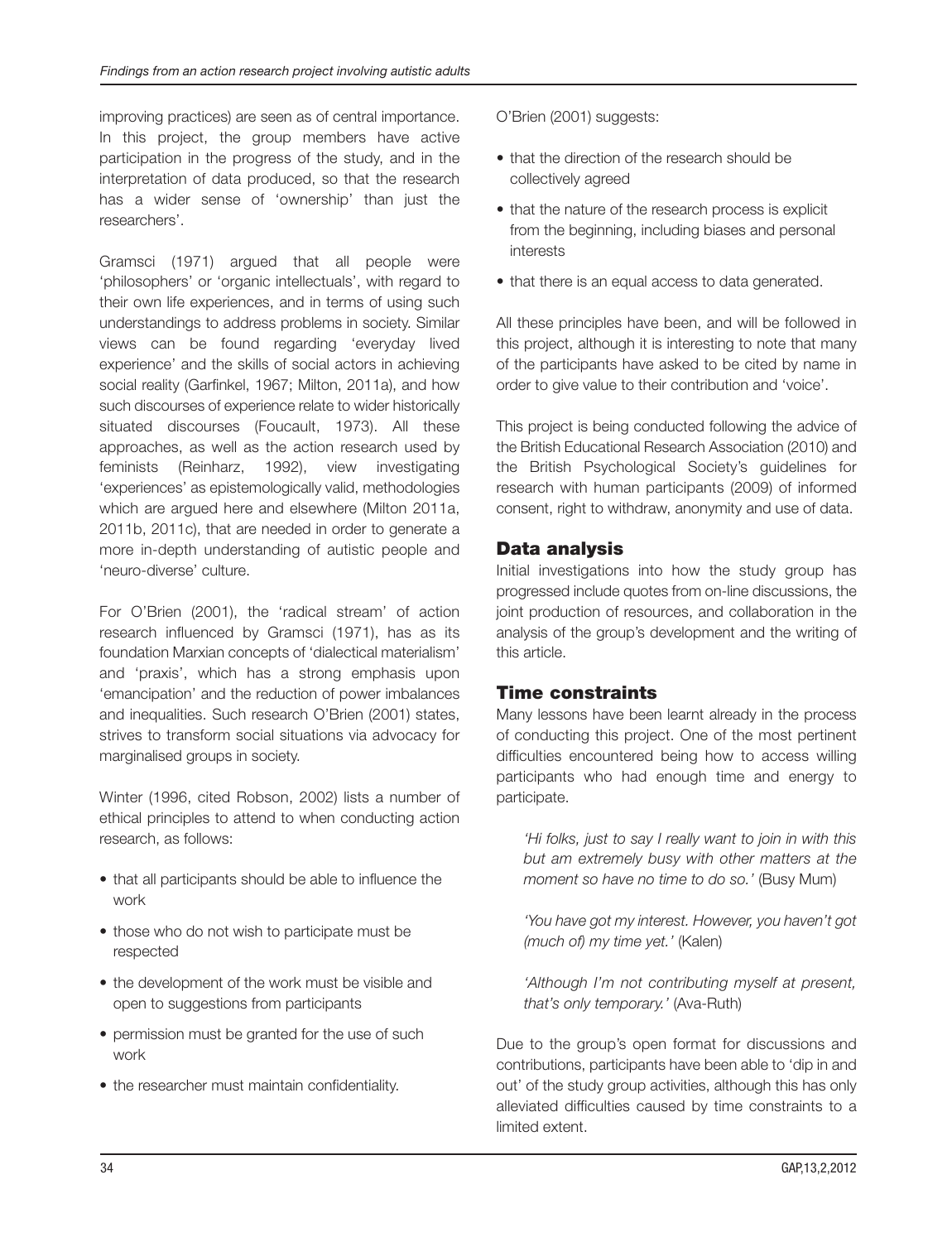#### On-line learning formats and styles

It has become clear that technology such as the Internet has vastly increased opportunities for a researcher to access a sample population. It has also become evident from the autistic people that have taken part in this pilot research, that face-to-face interactions can be more difficult to navigate due to geographical distance between people, and that many feel that they can clearly express their opinions in written format on-line. With this particular population, it seems appropriate to offer a variety of pathways for individuals to participate in their learning. Indeed, one of the striking issues encountered has been the differential learning needs of the participants, even within a small study group.

*'More different modes would work better for me. Eg video, audio, real time chat, articles, PowerPoint style presentations, \*and\* discussion (e- mail or message board if necessary).'* (Kalen)

An increasingly obvious difficulty is with the issue of 'structure' and how it is implemented. It is often assumed that autistic people are 'rigid' and need 'routine'. What is more the case is that autistic people have a need to learn and live in a way which suits them, and find a semblance of structure for themselves. The imposition of arbitrary structures will be likely to be met with resistance and/or confusion. In the construction of workable 'structures' for an autistic student, it is therefore recommended here that these be produced on a mutual basis, drawing upon the strengths of both the practitioner and the autistic person. Autistic learning styles can also contain major strengths in negotiating academic work, but also challenges, particularly given the current structures imposed upon them.

#### Lyte's perspective on the workings of the on-line group

This particular subject demands a somewhat different emphasis from my creative work where I learn through experimentation, experiential and kinaesthetic exploration alongside the academic rigours of the subject. In an abstract subject such as sociology, I needed to get a good grasp of the theories before I had any chance of applying them.

I was highly motivated by the opportunity to be an active, genuine, interactive 'researcher' of my own learning as well as being part of a pioneering and innovative project which I felt I was co-founding. I think this is very much a 'work in progress' as the group explores new models of learning together. For example, at the beginning of the learning process, Damian chose the title for the group, thus giving me a strong message that it was 'his course'. In contrast, one of the most powerful experiences to come later in the process has been the opportunity to collaborate in the group's development and in the writing of this paper, and the resultant dialogue about the roles and power held by members of the group.

#### Damian's perspective on the workings of the on-line group

One of the more pleasing aspects of such a study group was the mass of knowledge that each participant had regarding different aspects of social life. Some in the group had previous experience in the subject, and added in interesting links to relevant theorists, increasing the learning opportunities of the group as a whole:

*'Well never mind Durkheim or Marx, it is something that to me goes back before those times to the notions of "natural law" and the "social contract" on which all civil society is said to be built.'* (Larry)

Of particular interest was how such discussions turned to analysis of issues concerning the lived experience of autistic people:

*'The other classic so far as this [group] is concerned is Stanley Cohen's 'Folk Devils and Moral panics' … very relevant to autism too considering the … moral panic over the "autism epidemic".'* (Larry)

#### Psycho- emotional disablism

At the start of the formation of the group however, there was much discussion needed for people to feel confident in accessing the group in the way they wished. It was found that group members had a largely negative view of mainstream education, yet saw participation in the group as an opportunity to learn without the attached 'psycho- emotional disablism' (Reeve, 2011) that they had felt whilst attending mainstream educational establishments, often commenting of the impact of having to 'pass' in a 'neuro-typical' environment and culture.

#### Lyte's perspective on education

Yes, I wrote that my experience of education had been one of 'dismissal'. My needs were effectively 'invisiblised'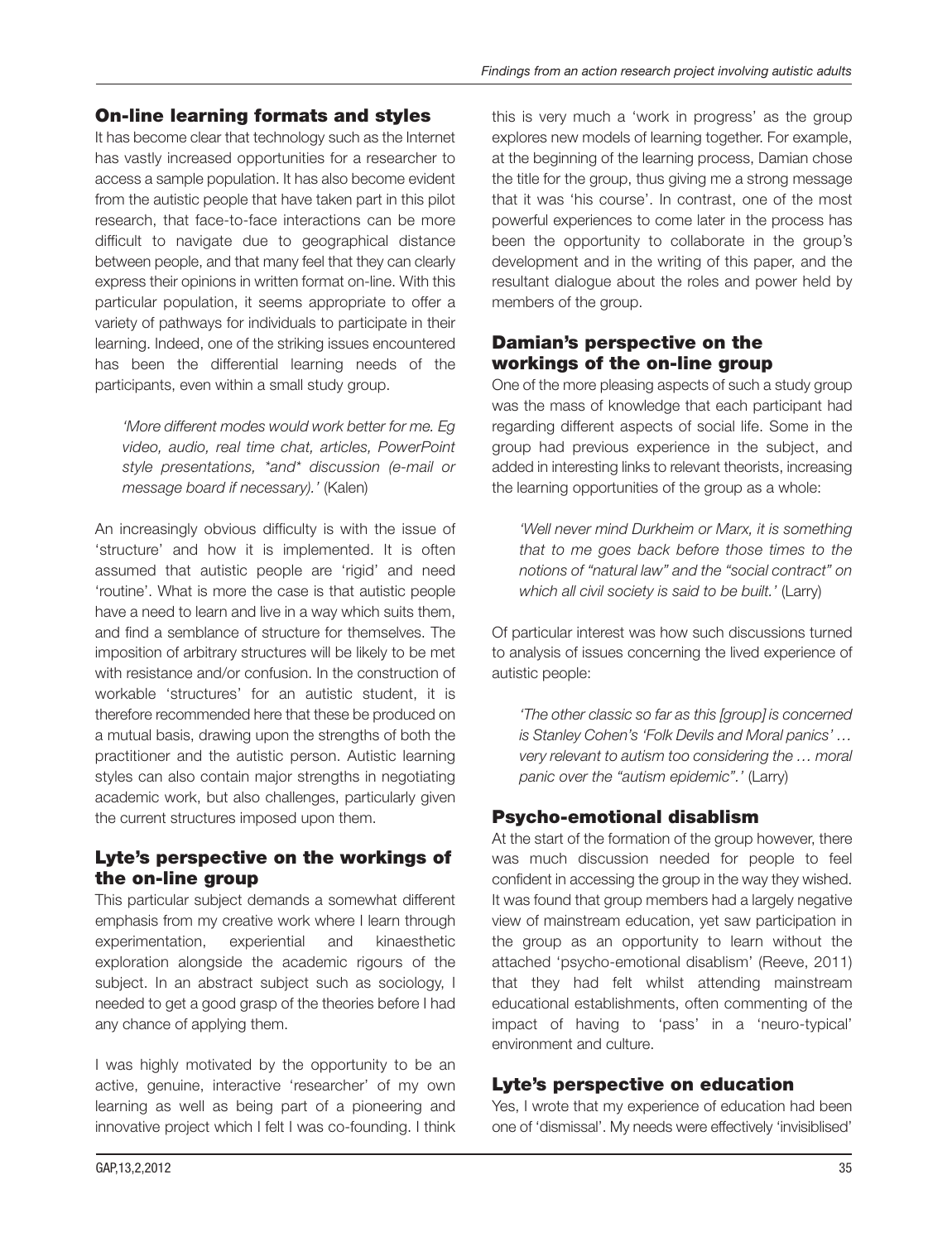and I internalised this treatment, resulting in a field of distress hampering and countermanding my attempts to learn. I left school with little sense of self-worth or my potential. In my need for learning, belonging and thriving, with few means to achieve these other than the prescribed judgements of authority figures and with fear driving all my actions as a result of having learned that I would not be seen, understood or supported, I remain beset with self-doubt. Yet, remarkably, there is more hope now as there are more like-minded advocates amongst us. Paradoxically I am more who I am as I become more aware of my voice within an extraordinary process and with extraordinary people, none of whom seem at all interested in limiting my potential in any way. On the contrary, the room to grow is exquisite, and the mistakes are both real and wonderful.

*'Merely to acquire information or knowledge is not to learn. Learning implies the love of understanding and the love of doing a thing for itself. Learning is possible only when there is no coercion of any kind. And coercion takes many forms, does it not? There is coercion through influence, through attachment or threat, through persuasive encouragement or subtle forms of reward.'* (Krishnamurti, 2005, p 3)

Sociology is no mere subject, it is a way of examining one's values, one's assumptions, and those of others – but isn't that what real learning is all about? It can be unnerving, moving beyond the 'rules' and developing increasing ability to critique and to question intelligently, yet being unnerved is not disabling in a space where I experience learning as fun.

#### Owning the learning process

#### *Damian's perspective*

Fullen (1982, cited Robson, 2002) suggested that there can be great ambiguity and uncertainty engendered in participants of action research regarding changes in practices that occur. One would think that this is particularly pertinent to autistic participants. However, it has been found thus far, that the group members have greatly appreciated the ability to 'own' their own learning environment, and being able to learn at their own pace and not that of an imposed structure placed upon them. One of the most positive aspects of the group has also been how participants have contributed to the development of learning materials, particularly by Lyte (see *Figures 1 and 2*). These figures were created by Lyte from scribbles and discussions with Damian. The first is based on a figure by George Ritzer (1996) from his book on 'Sociological Theory' (p 49) and the second



Figure 1: Marx on the Structure vs Agency debate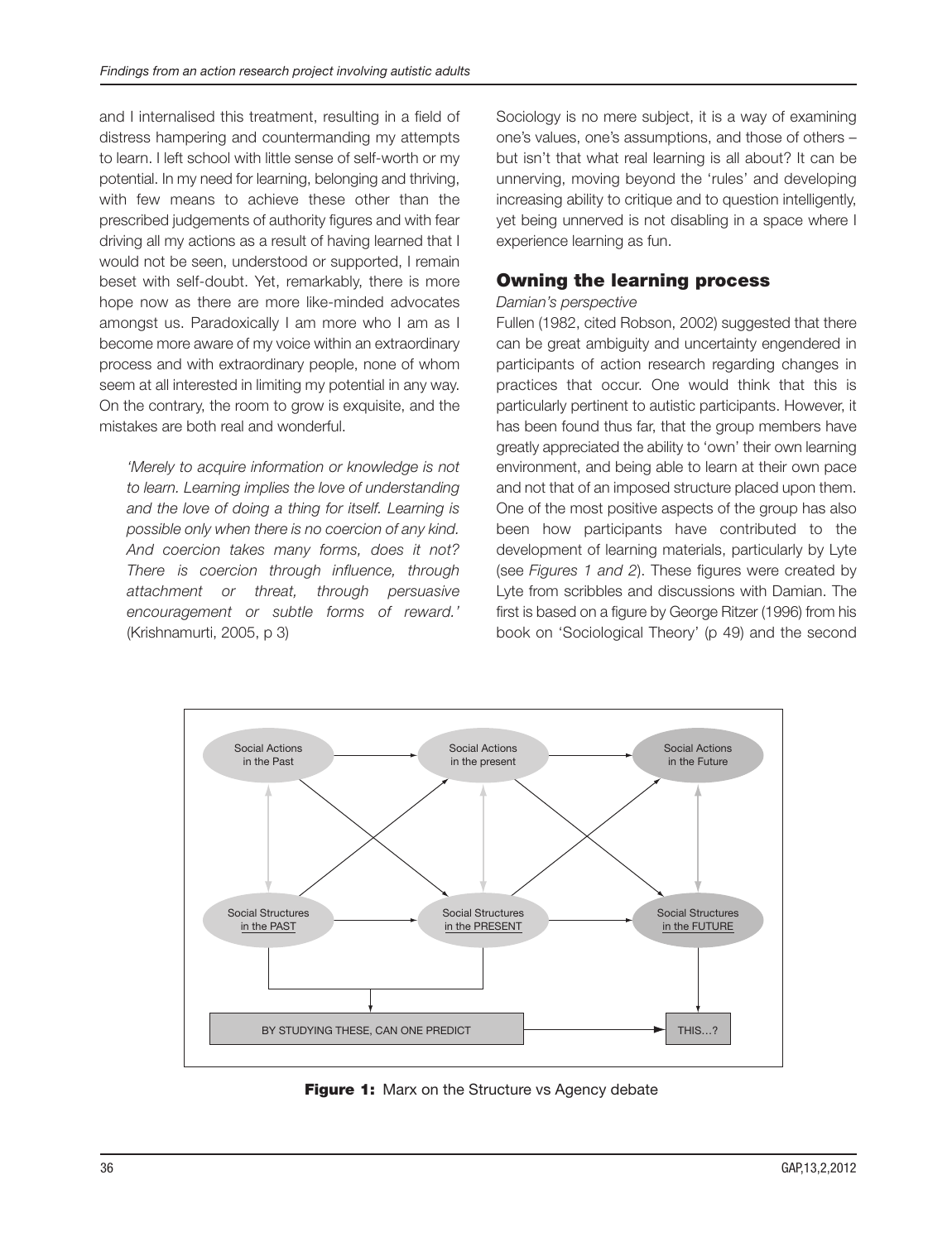

**Figure 2:** The changing mode of production

was created by Lyte from Damian's ideas gleaned from other works on class systems.

#### *Lyte's perspective*

The acceptance of my contribution was important and validating to me, as I wrote at the time:

*'I am seeing something emerging that is more than mere "learning" – it is fulfilling on a more 'need' level of basic human need.'* (Lyte)

However, when the research aspect initially came to the fore, and I saw the first drafts, I felt 'fishbowled'. This was an intense, visceral and disturbing experience. My reportage of the experience and the way it mirrored the general life experiences of being 'a subject' for others to ponder over, has led to a re-evaluation of how this paper may be written and to the development of a different and immeasurably more empowering, collaborative approach.

#### The building of 'simpatico' relationships

An interesting aspect of the group was the level of recognition the participants had for one another – evidence to support the 'double-empathy problem' previously theorised by Milton (2011a, 2011b, 2011c), and the potential for autistic people to learn from one another.

*'I find that in some ways you and I think very similarly.'* (Selina)

The relative success of this group is in no doubt in part due to the relevant skills of both the facilitator and the group members, however all of these people (including the facilitator) had at some point or another struggled in further or higher educational establishments. The potential for autistic people to learn from one another has been an area totally underdeveloped, and at times in previous years indeed frowned upon (Lovaas et al, 1987).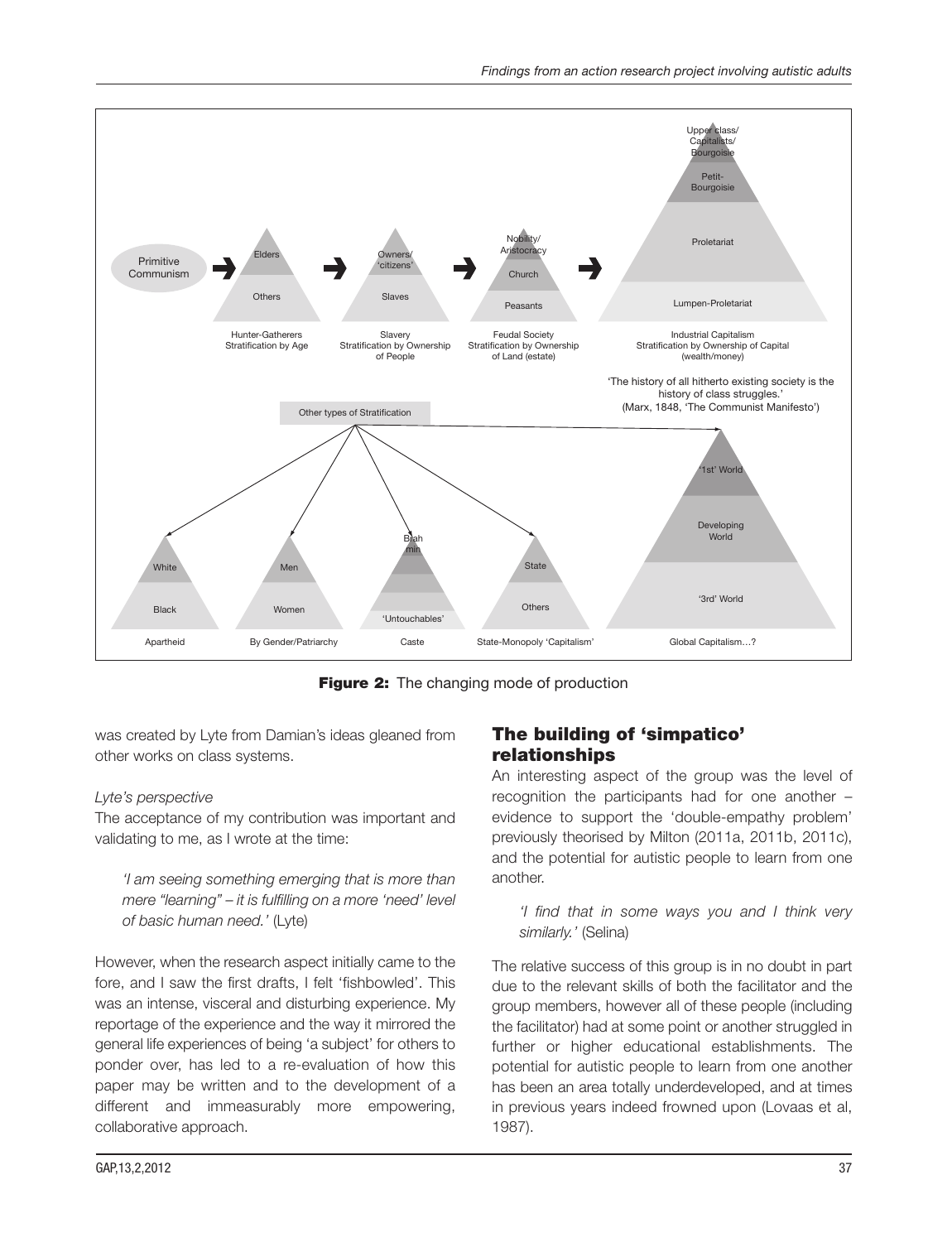#### *Lyte's perspective*

At times I wanted to ask for reassurance that my work would be fully respected as my own, but I could not avoid coming to the conclusion that I could be plagiarised due to my open engagement and my enthusiasm for dialogue as part of my learning process. Laister and Kober (2012) recognise that gaining the 'active participation' of all the members of a new e- learning group is not easy. Nevertheless this would have increased my learning and my enjoyment: I was of course aware that others were 'dipping in' or may be witnessing my own learning process and as a participant I felt somewhat unnerved and vulnerable. This exposure anxiety (EA) may be an issue that holds others back from being so vocal (Williams, 2003) even though they may learn a great deal from the input of others. It is certainly an area ripe for further exploration and one on which there is a need for teachers to be very sensitive. The issue of EA and how deeply one feels the experience of being watched, heard, seen, even acknowledged, is all too real for me. It is ever present and may be so for others in the group. Some means of addressing this would be useful, and certainly the freedom to engage or not, is the right start. Having engaged, it can be excruciating to continue and whilst Williams (2003) talks of indirect approaches, balancing this in a 'verbal' (ie written email) direct environment can be a challenge. A slightly larger group may mitigate this problem by allowing more diversity in learner- input, to which responses may be invited. However, I suspect that teachers who are able to tune themselves to, or even have our experiences, may be more likely to reduce the stress of EA, and that suggests a need for choice of both teacher and learning environment.

*'… it has been great to do learning the way I want to and not at all like the "teachers" seemed to think I should … and there is so much more I will do as I set myself free to start learning the way I CAN and not the way I CANT! And with your gentle and steady support as you guide the subjects and check my work and have the patience to even look at my dizzy- making "answer" to the question.'* (Lyte)

Our enthusiasm for the project is clear, but as I suggest above, there is always more to learn: I re-discovered a longing to have my learning checked by being questioned further, and there were times when I was given too much additional new information before I had had time to process earlier information or construct a scaffold for it. I need to 're-group' once some learning has taken place and to own the learning process at each step. I trip over my own eagerness! However, I also experience this issue with mainstream teacher interactions: the difference here is twofold - firstly that because Damian is recognisable to me as being 'like me', and secondly the response I receive is different from mainstream, where I am regularly informed to 'ignore' additional information, told 'I don't need it' even when it has been given, or just 'that I am doing fine and not to worry so much' (really!). I have not in my mainstream education succeeded in communicating that I would like the teacher to go at my pace and closer to my style rather than vice versa in order that I may indeed learn. This comes to psycho-emotional disablism (Reeve, 2011) in the form of: 'teacher knows best what we need', even when teacher has little insight into how our minds work, and is keen to stick to their own ideas of how our minds 'should' work or be made to work, thus reducing our learning potential and disrespecting our autonomy and own insight, our own relation to self becomes further disabled, affecting all learning in all aspects of life.

#### Progression in learning

*Damian's perspective*

Without doubt, the participant who has progressed most in their learning during the initial stages of this project has been Lyte, who has been able to make some quite astounding gains in newfound sociological knowledge, followed by a rise in confidence in terms of what Lyte feels capable of in academia more generally:

*'I find it astonishing that I should be capable of this degree of analysis/observation in so short a time!'* (Lyte)

Lately, this confidence has been evident in Lyte's understanding of sociological theorists and the application of these (after just a few months of participation), in the case below, Merton's 'Strain theory':

*Damian: 'Well – even if one wanted said success – there may be "innovative" ways in which to grasp them – but one is disallowed/blocked from following such "deviant" paths.'*

*'Do you see the reference to a sociologist here …?'*

*Lyte: 'I certainly do … and that was where I was directing my challenge …'*

*Damian: 'You rebel!'*